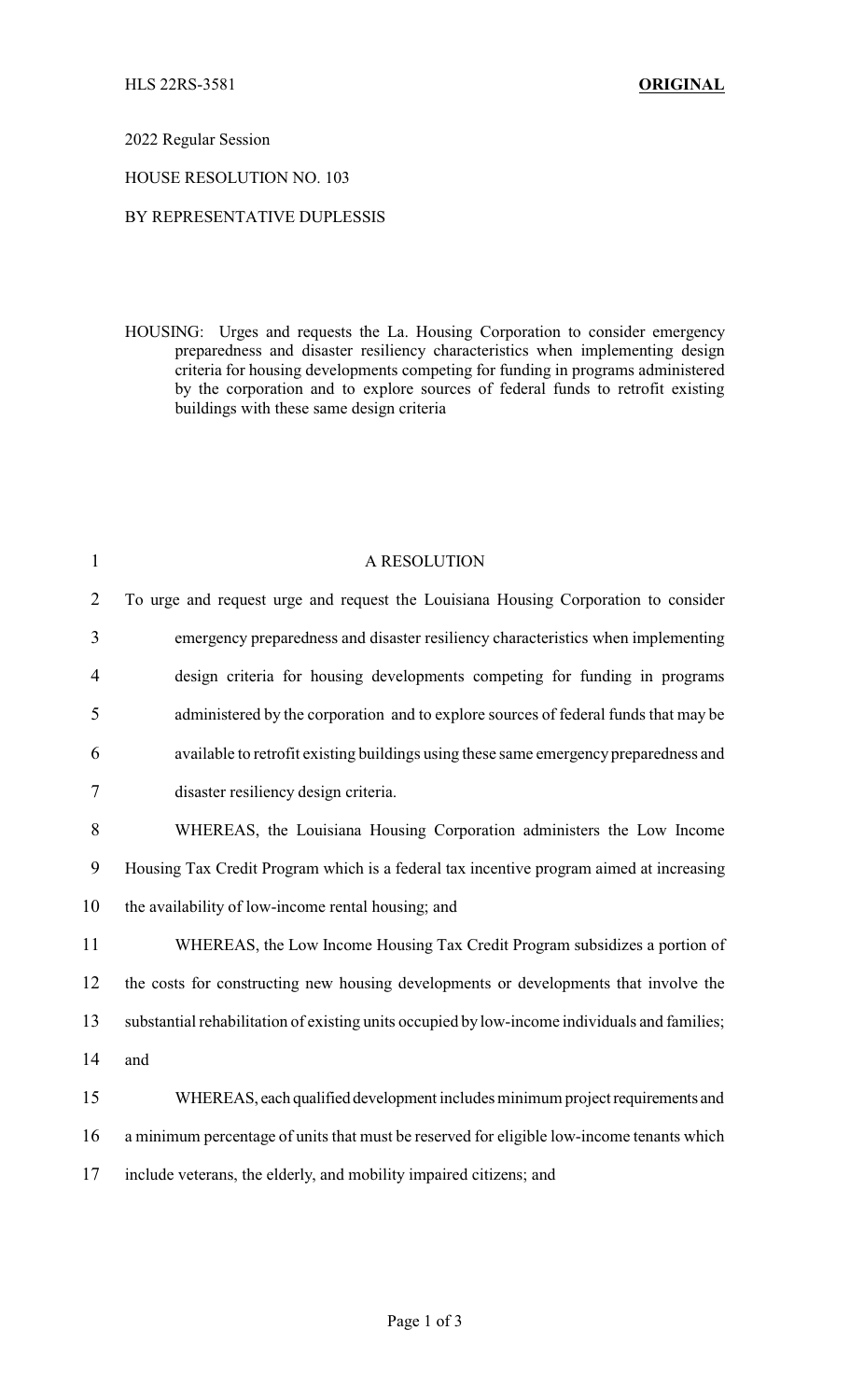WHEREAS, over the last ten years, Louisiana has experienced numerous hurricanes 2 and storm events that have caused catastrophic loss of property including catastrophic losses due to wind and flooding; and

 WHEREAS, tenants of low- and moderate-income housing developments can be particularly vulnerable during hurricanes and flooding events because they may lack the ability to evacuate for extended periods of time or otherwise mitigate property damage and losses; and

 WHEREAS, because Louisiana is particularly vulnerable to hurricanes and other storm and flooding events, it is imperative that emergency preparedness and disaster resiliency characteristics become integral components of the minimum design criteria for new low- and moderate-income housing developments; and

 WHEREAS, in 2019, the Louisiana Housing Corporation administered a Piggyback Resilience Initiative -Mixed Income (PRIME) program which provided sixty-million dollars in Community Development Block Grant Disaster Recovery funds to multifamily housing developments which primarily benefitted low- and moderate-income populations; and

 WHEREAS, eligible sites for the PRIME program included mandatory disaster resilience criteria, including fortified commercial roof standards, multi-hazard risk and vulnerability assessments, surface storm water management, access to potable water during emergencies, and resilient energy systems including flood proofing of lower floors and islandable power including efficient and portable generators and backflow preventors; and

 WHEREAS, the Louisiana Housing Corporation should consider disaster resilience criteria such as those included in the PRIME program for all of the housing developments competing for funding administered by the corporation in order to mitigate property losses and the hardship that extended evacuations cause for the tenants who live in housing developments; and

 WHEREAS, the Louisiana Housing Corporation should also explore sources of federal funds that may be available to retrofit existing buildings that a portion of construction costs were financed through federal incentive programs administered by the Louisiana Housing Corporation to include these same emergency preparedness and disaster resiliency design criteria so as to mitigate losses for tenants of housing developments.